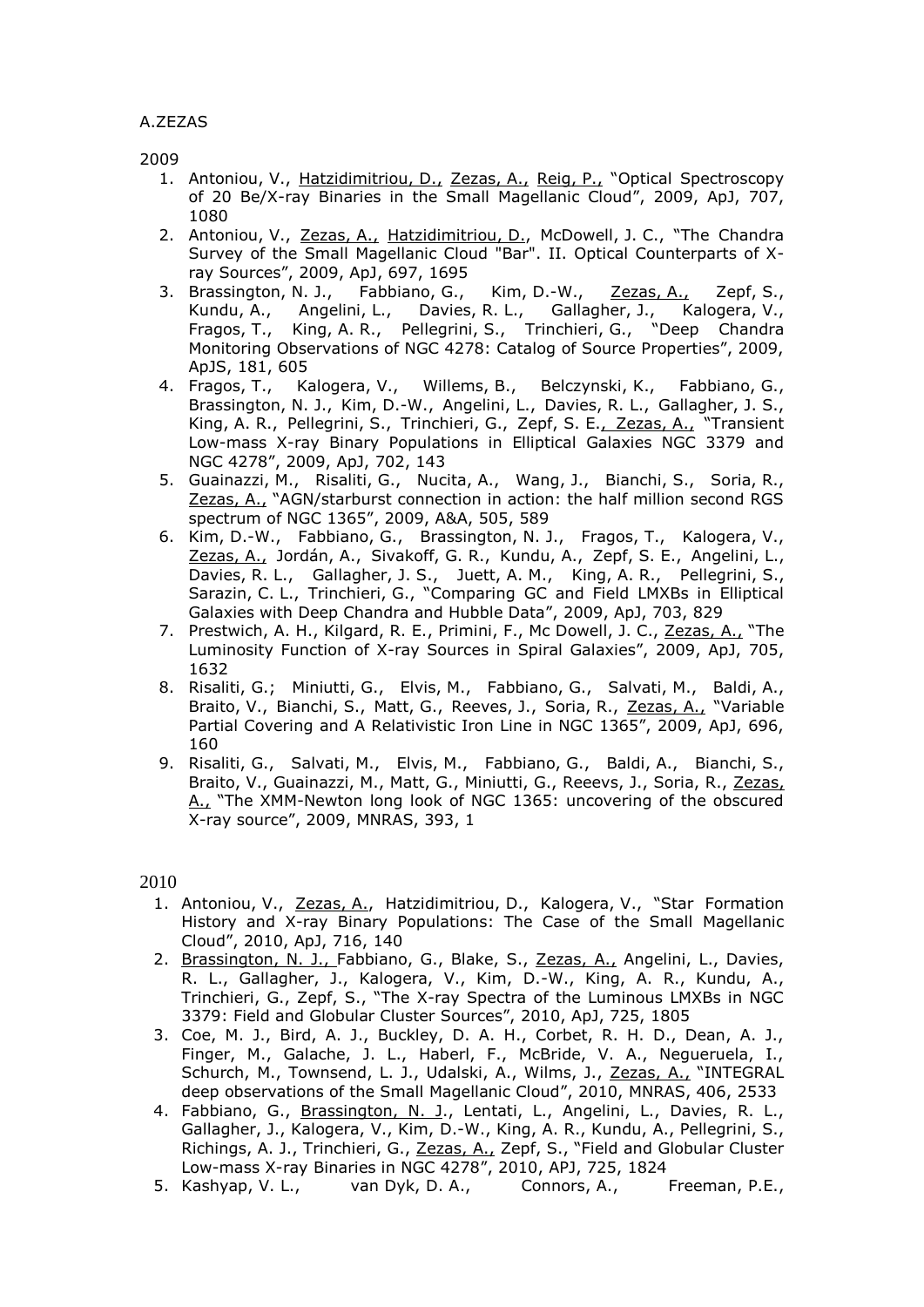Siemiginowska, A., Xu, J., Zezas, A., "On Computing Upper Limits to Source Intensities", 2010, ApJ, 719, 900

- 6. Laycock, S., Zezas, A., Hong, J., Drake, J. J., Antoniou, V., "Exploring the Small Magellanic Cloud to the Faintest X-ray Fluxes: Source Catalog, Timing, and Spectral Analysis", 2010, ApJ, 716, 1217
- 7. Leonidaki, I., Zezas, A., Boumis, P., "A Multiwavelength Study of Supernova Remnants in Six Nearby Galaxies. I. Detection of New X-ray-selected Supernova Remnants with Chandra", 2010, ApJ, 725, 842
- 8. Linden, T., Kalogera, V., Sepinsky, J. F., Prestwich, A., Zezas, A., Gallagher, J. S., "The Effect of Starburst Metallicity on Bright X-ray Binary Formation Pathways", 2010, ApJ, 725, 1984
- 9. Muxlow, T. W. B., Beswick, R. J., Garrington, S. T., Pedlar, A., Fenech, D. M., Argo, M. K., van Eymeren, J., Ward, M., Zezas, A., Brunthaler, A., "Discovery of an unusual new radio source in the starforming galaxy M82: faint supernova, supermassive black hole or an extragalactic microquasar?", 2010, MNRAS, 404, 109
- 10. Reig, P., Słowikowska, A., Zezas, A., Blay, P., "Correlated optical/X-ray variability in the high-mass X-ray binary SAX J2103.5+4545", 2010, MNRAS, 401, 55
- 11. Reig, P., Zezas, A., Gkouvelis, L., "The optical counterpart to IGR J06074+2205: a Be/X-ray binary showing disc loss and V/R variability", 2010, A&A, 522, 107
- 12.Smith, H. A., Li, Aigen, Li, M. P., Köhler, M., Ashby, M. L. N., Fazio, G. G., Huang, J.-S., Marengo, M., Wang, Z., Willner, S., Zezas, A., Spinoglio, L., Wu, Y. L., "Anomalous Silicate Dust Emission in the Type 1 Liner Nucleus of M81", 2010, ApJ, 716, 490
- 13. Trümper, J. E., Zezas, A., Ertan, Ü., Kylafis, N. D., "The energy spectrum of anomalous X-ray pulsars and soft gamma-ray repeaters", 2010, A&A, 518, 46
- 14. Wang, J., Fabbiano, G., Risaliti, G., Elvis, M., Mundell, C. G., Dumas, G., Schinnerer, E., Zezas, A., "Extended X-ray Emission in the H I Cavity of NGC 4151: Galaxy-scale Active Galactic Nucleus Feedback?", 2010, ApJ, 719, 208
- 15. Wang, Junfeng, Risaliti, G., Fabbiano, G., Elvis, M., Zezas, A., Karovska, M., "Revisiting the Short-term X-ray Spectral Variability of NGC 4151 with Chandra", 2010, ApJ, 714, 1497
- 16. Worrall, D. M., Birkinshaw, M., O'Sullivan, E., Zezas, A., Wolter, A., Trinchieri, G., Fabbiano, G., "The jet and counterjet of 3C270 (NGC4261) viewed in the X-ray with Chandra", 2010, MNRAS, 408, 701

## 2011

- 1. Ashby, M. L. N., Mahajan, S., Smith, H. A., Willner, S. P., Fazio, G. G., Raychaudhury, S., Zezas, A., Barmby, P., Bonfini, P., Cao, C., González-Alfonso, E., Ishihara, D., Kaneda, H., Lyttle, V., Madden, S., Papovich, C., Sturm, E., Surace, J., Wu, H., Zhu, Y.-N. "The Star Formation Reference Survey. I. Survey Description and Basic Data", 2011, PASP, 123, 1011
- 2. Civano, F., Brusa, M., Comastri, A., Elvis, M., Salvato, M., Zamorani, G., Capak, P., Fiore, F., Gilli, R., Hao, H., Ikeda, H., Kakazu, Y., Kartaltepe, J. S., Masters, D., Miyaji, T., Mignoli, M., Puccetti, S., Shankar, F., Silverman, J., Vignali, C., Zezas, A., Koekemoer, A. M., "The Population of High-redshift Active Galactic Nuclei in the Chandra-COSMOS Survey", 2011, ApJ, 741, 91
- 3. Feroci, M., (and 202 coauthors including Kylafis, N., Papadakis, I., Reig, P., Zezas, A.), "The Large Observatory for X-ray Timing (LOFT)", 2011, Experimental Astronomy, DOI: 10.1007/s10686-011-9237-2
- 4. González-Martín, O., Papadakis, I., Reig, P., Zezas, A., "The scaling of X-ray variability with luminosity in ultra-luminous X-ray sources", 2011, A&A, 526, 132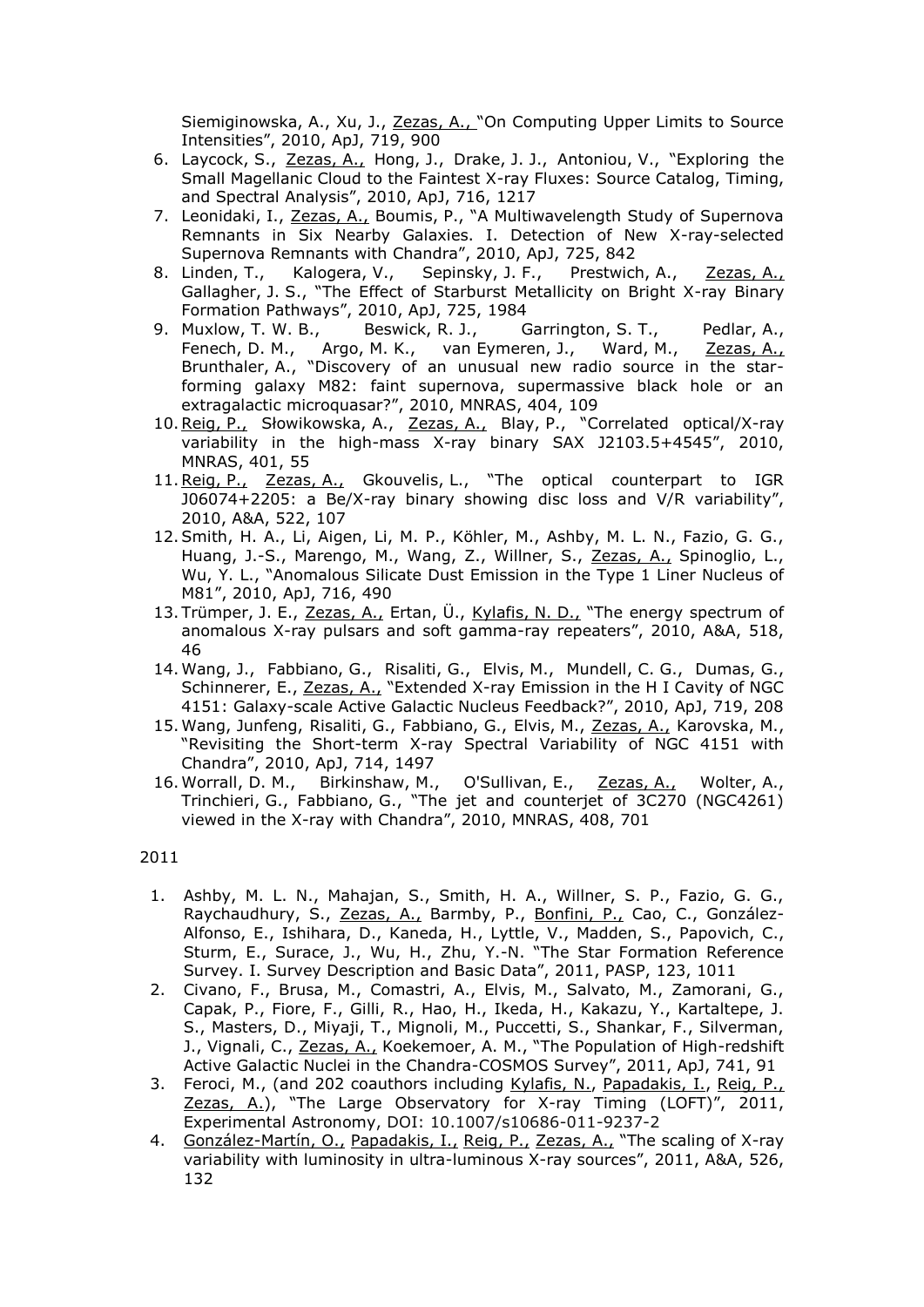- 5. Jenkins, L. P., Brandt, W. N., Colbert, E. J. M., Koribalski, B., Kuntz, K. D., Levan, A. J., Ojha, R., Roberts, T. P., Ward, M. J., Zezas, A., "Investigating the Nuclear Activity of Barred Spiral Galaxies: The Case of NGC 1672", 2011, ApJ, 734, 33
- 6. Lee, H., Kashyap, V.L., van Dyk, D. A., Connors, A. Drake, J. J., Izem, R., Meng, X.-L. Min, S., Park, T., Ratzlaff, P., Siemiginowska, A., Zezas, A., "Accounting for Calibration Uncertainties in X-ray Analysis: Effective Areas in Spectral Fitting", 2011, ApJ, 731, 126
- 7. Nantais, J.B., Huchra, J.P., Zezas, A., Gazeas, K. Strader, J., "Hubble Space Telescope Photometry of Globular Clusters in M81", 2011, AJ, 142, 183
- 8. O'Sullivan, E., Worrall, D. M., Birkinshaw, M., Trinchieri, G., Wolter, A., Zezas, A., Giacintucci, S., "Interaction between the intergalactic medium and central radio source in the NGC 4261 group of galaxies", 2011, MNRAS, 416, 2916
- 9. Sell, P. H., Pooley, D., Zezas, A., Heinz, S., Homan, J., Lewin, W. H. G., "Luminosity Functions and Point-source Properties from Multiple Chandra Observations of M81", 2011, ApJ, 735, 26
- 10. Wang, J., Fabbiano, G., Elvis, M., Risaliti, G., Karovska, M., Zezas, A., Mundell, C. G., Dumas, G., Schinnerer, E., "A Deep Chandra ACIS Study of NGC 4151. I. The X-ray Morphology of the 3 kpc Diameter Circumnuclear Region and Relation to the Cold Interstellar Medium", 2011, ApJ, 729, 75
- 11. Wang, J., Fabbiano, G., Elvis, M., Risaliti, G., Mundell, C. G., Karovska, M., Zezas, A., "A Deep Chandra ACIS Study of NGC 4151. II. The Innermost Emission Line Region and Strong Evidence for Radio Jet-NLR Cloud Collision", 2011, ApJ, 736, 62
- 12. Wang, J., Fabbiano, G., Elvis, M., Risaliti, G., Karovska, M., Zezas, A., Mundell, C. G., Dumas, G., Schinnerer, E., "A Deep Chandra ACIS Study of NGC 4151. III. The Line Emission and Spectral Analysis of the Ionization Cone", 2011, ApJ, 742, 23

2012

- 1. Barnard, R., Galache, J. L., Garcia, M. R., Nooraee, N., Callanan, P. J., Zezas, A., Murray, S. S., " Period Distribution of X-Ray Binaries Observed in the Central Region of M31 with Chandra and the Hubble Space Telescope", 2012, ApJ, 756, 23
- 2. Bonfini, P., Zezas, A., Birkinshaw, M., Worrall, D. M., Fabbiano, G., O'Sullivan, E., Trinchieri, G., Wolter, A. "Studying the asymmetry of the globular cluster population of NGC 4261", 2012, MNRAS, 421, 2872
- 3. Brassington, N. J., Fabbiano, G., Zezas, A., Kundu, A., Kim, D.-W., Fragos, T., King, A. R., Pellegrini, S., Trinchieri, G., Zepf, S., Wright, N. J., "The Spectral and Temporal Properties of Transient Sources in Early-type Galaxies", 2012, ApJ, 755, 162
- 4. Feroci, M., (and 202 coauthors including Kylafis, N., Papadakis, I., Reig, P., Zezas, A.), "The Large Observatory for X-ray Timing (LOFT)", 2012, Experimental Astronomy, 34, 415
- 5. Hicken, M., Challis, P., Kirshner, R.P., Rest, A., Cramer, C.E., Wood-Vasey, W.M., Bakos, G., Berlind, P., Brown, W.R., Caldwell, N., Calkins, M., Currie, T., de Kleer, K., Esquerdo, G., Everett, M., Falco, E., Fernandez, J., Friedman, A.S., Groner, T., Hartman, J., Holman, M.J., Hutchins, R., Keys, S., Kipping, D., Latham, D., Marion, G.H., Narayan, G., Pahre, M., Pal, Andras, P., Wayne, P., Gopakumar, R., Ben, S., Brigitta, S., Andrew, T., Sumin, T., Manuel A.P., Vaz, A., Wolk, S., Zezas, A., "CfA4: Light Curves for 94 Type Ia Supernovae", 2012, ApJS, 200, 12
- 6. Luo, B., Fabbiano, G., Fragos, T., Kim, D.-W., Belczynski, K., Brassington, N. J., Pellegrini, S., Tzanavaris, P., Wang, Junfeng, Zezas, A., "Probing the X-Ray Binary Populations of the Ring Galaxy NGC 1291", 2012, ApJ, 749, 130